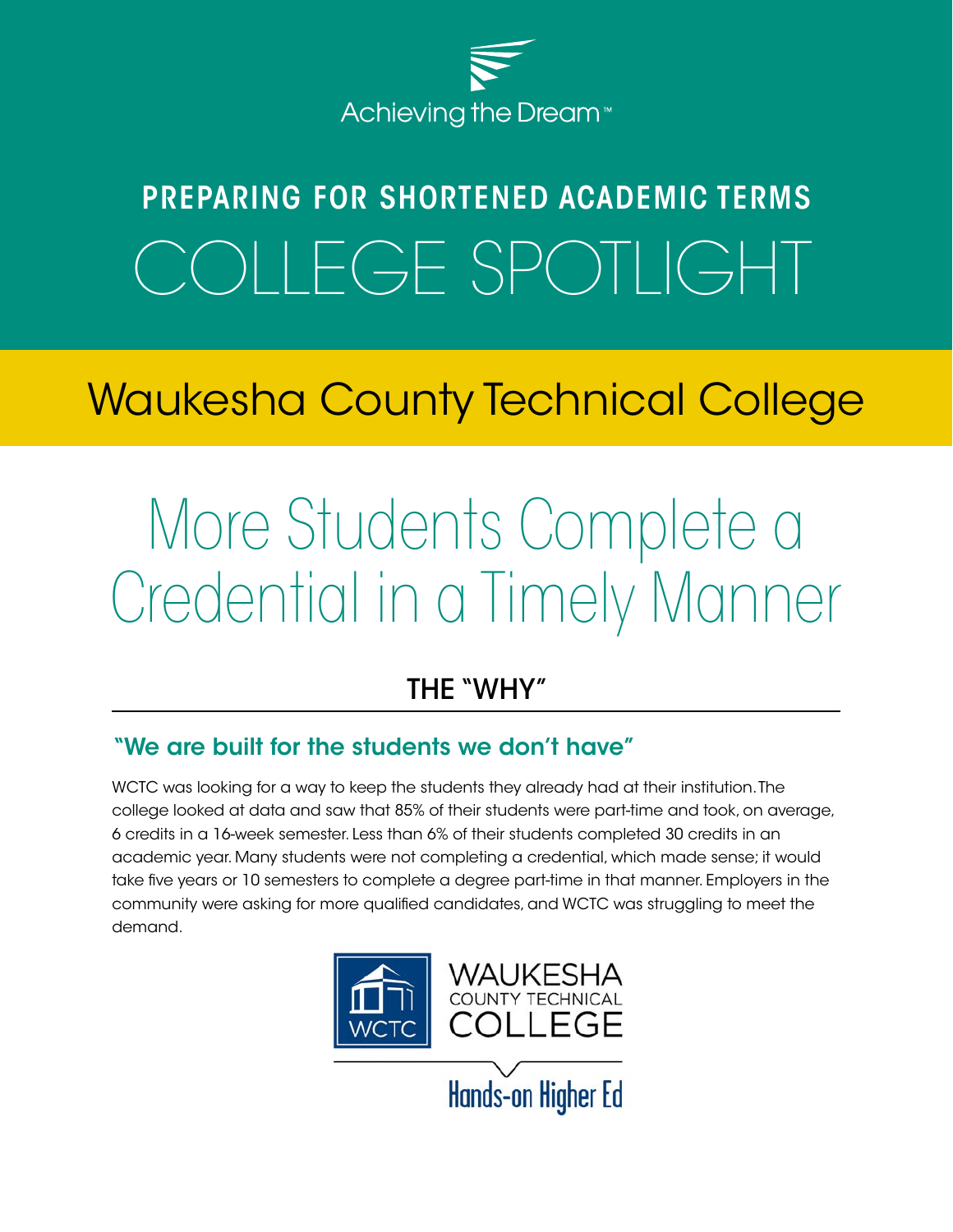#### "Our internal design has forced many students to go part-time"

#### AHA MOMENT

They had started on a year-round calendar, and after hearing a presentation at the DREAM conference, they decided to work toward an 8-week academic calendar as well. They felt that this would help their students get to completion faster. Students could still take six credits per term, which would bring them to full-time status and allow them to complete 30 credits in a full academic year.

### THE WORK

#### "For employees who will live these changes every day, give them as much authorship as you can for how they execute their work."

#### LAYING THE GROUNDWORK

They took three years to build support through intentional communication that involved sharing their data. They gave a clear timeline with a lot of communication early and often. This helped make the case for the change and helped engage employees collaboratively across the col-

lege. They had a steering committee that included representatives from all areas affected and could not stress enough the importance of having a financial aid representative included from the very start. The college engaged champions in each functional area to help communicate the work. The deans and student service managers ran the work, created the structure in the functional areas, and selected the people. This work was



aligned with their guided pathways work, and that was important for them. WCTC was working on domain one of guided pathways while they were looking at parameters for converting courses to 8 weeks. They tied all their work back to their vision statement, of all students completing a credential in a timely manner.

WCTC had a communication team that went all over campus with a consistent message. They started with the high-level vision for the work and then asked the departments to share what support they would need to make this a reality. These conversations were time consuming but were critical to building trust and momentum.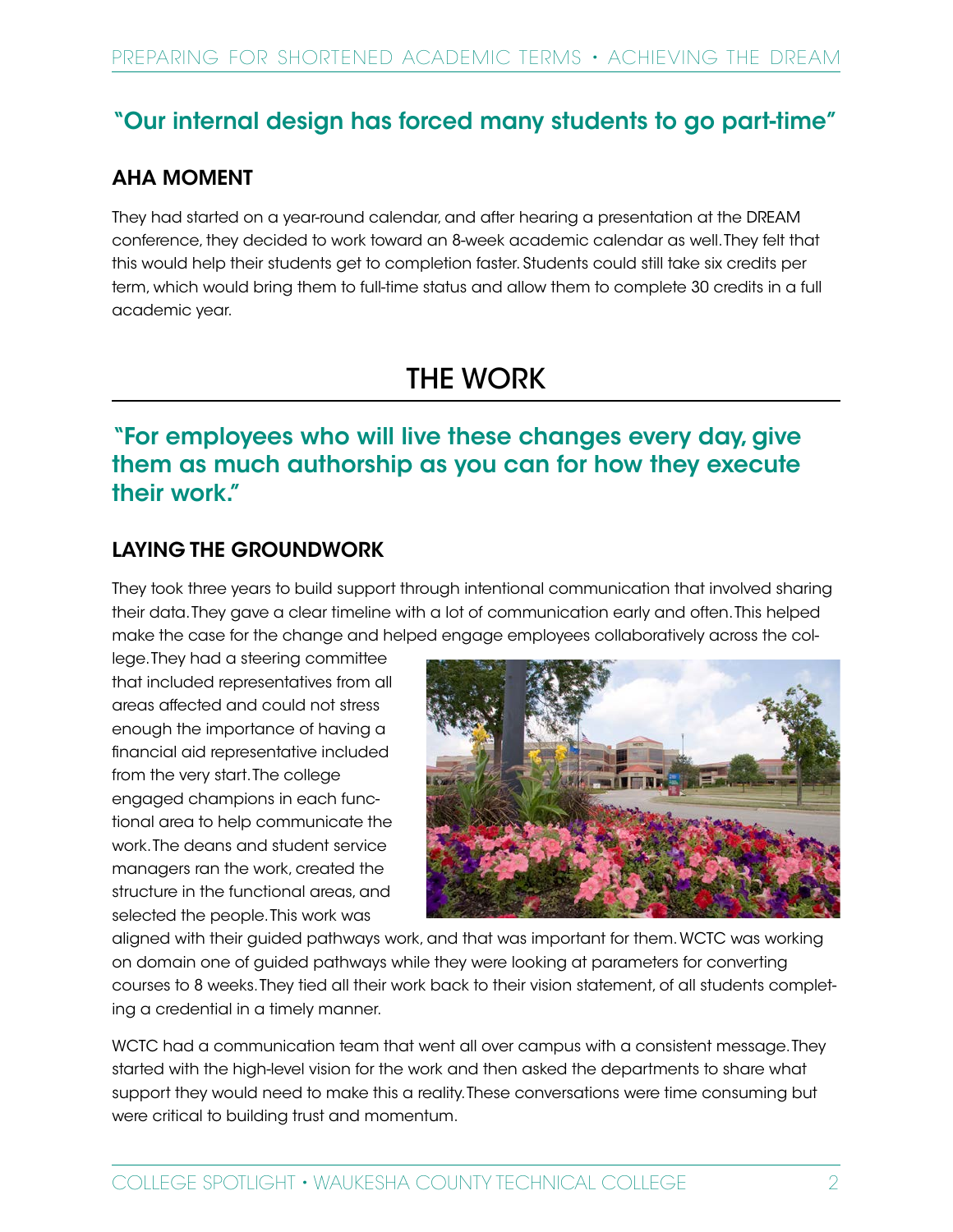#### "Mission Possible"

#### COURSE CONVERSION

WCTC used professional development, workdays, and stipends to give faculty the opportunity to redesign courses that would be successful in an 8-week format. They used their learning objectives as their guide and "unpacked and repacked" their courses. Faculty took a critical eye to their content and worked to balance the "passionate and the practical." They also did not worry about designing the perfect 8-week course. Departments created an opportunity for courses to be created and taught, and then later, improved. New faculty are now matched with faculty mentors and are onboarded with delivery of coursework at the center of their training. Adjuncts have access to all the training materials available to full-time faculty and are paid for this training. Part-time faculty are not expected to develop their own courses and are given access to courses that have been created by full-time faculty.

Their guided pathways domain three team has been helping faculty be responsive to nonacademic needs in class. Faculty have been working on advising (with a small "a") to understand, address, and enhance noncognitive skills in class. The college has a homegrown early alert system and continuously work to train faculty to connect students to supports.

#### "It was a lot of work but a good time to change things."

#### NONACADEMIC CHANGES

WCTC recognized that transitioning to an 8-week term would change everything about how they do business as a college. In order to be prepared for this transition they started by building and adapting their infrastructure. They added staff in key areas and looked for ways for technology to enable their processes. They changed their staffing model and advising structure by creating an admissions counselor role and a financial aid counselor role. These roles allowed

the college to be more responsive to students entering the college in any of the five terms. Previously, students who navigated the onboarding process without dedicated guidance, and the college lost about 50% of prospective students before the first day of class. WCTC also created a physical welcome center on campus, with dedicated space and focused interactions for both prospective students and current students.